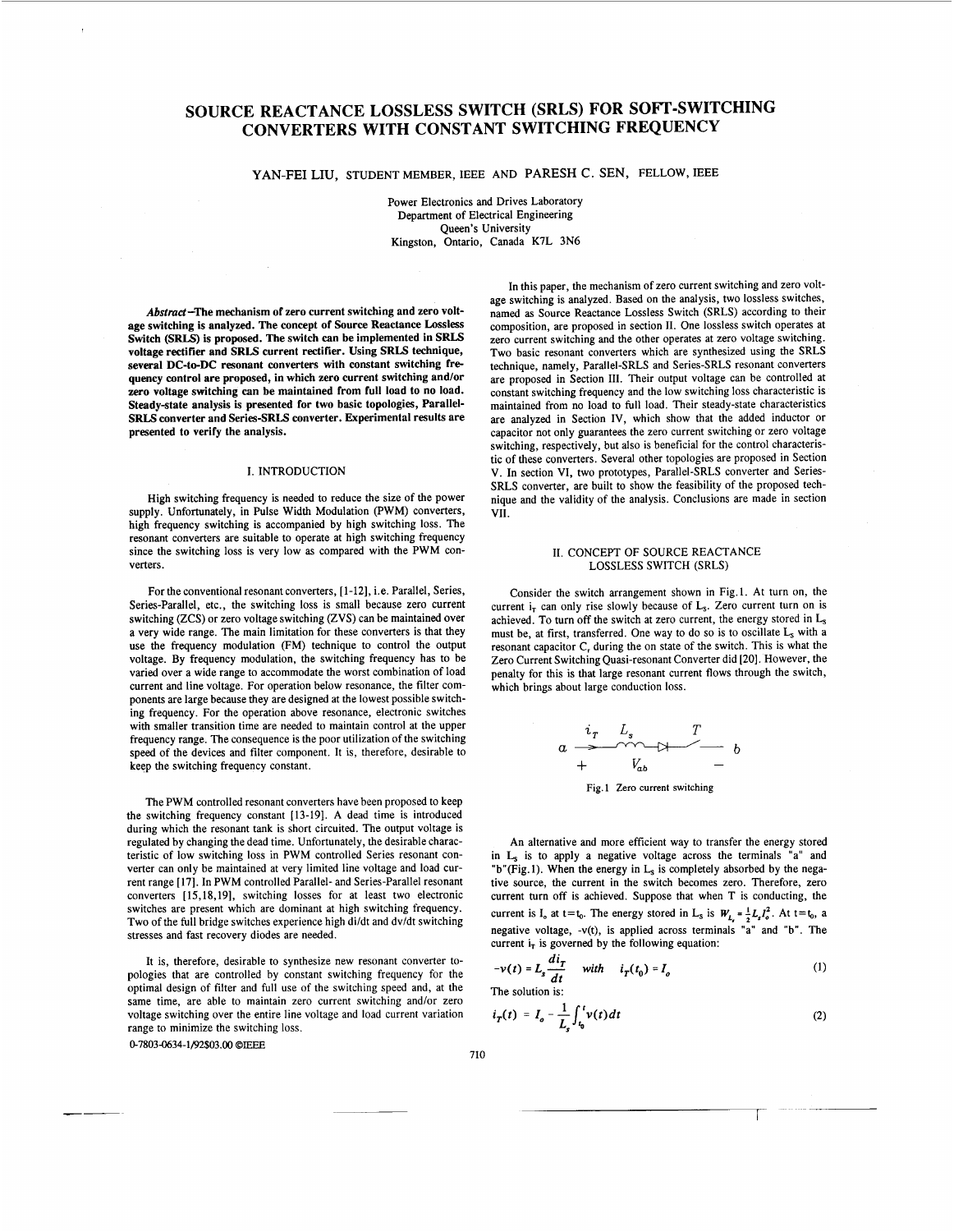In order that the energy stored in the inductor  $L<sub>s</sub>$  be completely transferred so **as** to make the inductor current reduce to zero at t,, the amplitude **and** the duration of the negative voltage should be large enough such that:

$$
\int_{t_0}^{t_1} v(t) dt \ge I_o L_s \tag{3}
$$

The physical meaning of (3) is that the volt-second area of the negative voltage, shown **as** the shaded area in Fig.2, should be equal to or larger than the flux linkage of inductor **L,.** The negative voltage can have any shape, **as** long **as** it satisfies (3). **Fig.3 Zero voltage switching** 



**Fig.2 Typical waveform at** turn **off for [Fig. 1](#page-0-0)** 

By applying the duality principle, we consider the switching mechanism of the circuit shown in Fig.3, The presence of the capacitor **C,**  makes the switch voltage  $v_T$  rise slowly when the switch T is turned off. Thus, zero voltage turn off is achieved. In order to turn on the switch at zero voltage, the energy stored in  $C<sub>P</sub>$  should at first be discharged before T is triggered on. One way to do this is to oscillate the **C,** with a resonant inductor L, during the off state of the switch. The oscillation makes the voltage across  $C_P$  decay to zero and then clamped at zero by the antiparallel diode. This is what the Zero-Voltage-Switching Quasi-Resonant-Converter did **[21].** However, the penalty for this is high resonant voltage that appears across the switch.

An alternative and better method to discharge the parallel capacitor  $C<sub>P</sub>$  is to apply a negative current through the branch "ab" before T is triggered on. If **C,** is completely discharged by the negative current, T is turned on at zero voltage. Assume that before T is turned on, the voltage across C<sub>P</sub> is V<sub>o</sub>. The energy stored in C<sub>P</sub> is  $W_{C_p} = \frac{1}{2}C_pV_e^2$ . At  $t=t_0$ , a negative current,  $-i(t)$ , is applied through branch "ab". The relation between i(t) and  $v_T(t)$  is:

$$
C_p \frac{dv_T}{dt} = -i(t), \quad \text{with} \quad v_T(t_0) = V_o \tag{4}
$$
  
The solution is:

$$
v_T(t) = V_o - \frac{1}{C_p} \int_{t_0}^t i(t) dt
$$
 (5)

In order to completely discharge the capacitor **C,** so **as** to make the capacitor voltage reduce to zero at  $t_1$ , the magnitude and the duration of the negative current should be large enough so that the following condition is met:

$$
\int_{t_0}^{t_1} i(t)dt \ge C_p V_o \tag{6}
$$

Equation (6) means that the Amp-Second area of the negative current, shown **as** the shaded area in Fig.4, should be equal to or larger than the charges stored in capacitor  $C<sub>e</sub>$  in order to achieve zero voltage turn on. Again, the shape of the negative current can be arbitrary, **as** long **as** it satisfies (6).

In the above two cases, the zero current switching and zero voltage switching are achieved by a negative source (voltage or current) and a reactive element (inductor or capacitor). This kind of switch is, therefore, named **as** Source Reactance **Lossless** Switch **(SRLS).** This type of lossless switch is different from the present technique where zero current switching and zero voltage switching are achieved by resonance between inductor **and** capacitor.



**Fig.4 Typical waveform at turn on** for **Fig.3** 

#### *A. SRLS Voltage RectiJer*

<sup>I</sup>**<sup>I</sup>**I

The zero current switch configuration of [Fig. 1](#page-0-0) can be used in a controlled voltage rectifier, as shown in Fig.5. The inductances, L<sub>s1</sub> and L<sub>s2</sub>, along with the alternative input voltage source, will provide zero current switching for  $T_1$  and  $T_2$ . The energy stored in  $L_{s_1}$  is absorbed by the negative part of the alternating source, while the positive part of  $v_{\text{ac}}$ **serves as** the "negative" voltage needed to achieve zero current turn off for  $T_2$ . The output voltage  $V_2$  can be controlled by controlling the turnon instant of the switches with respect to the input voltage source. The detailed operation is discussed in Section **111.** 

The inductances,  $L_{s1}$  and  $L_{s2}$ , in the circuit shown in Fig.5, play an important role in the operation. They are introduced intentionally to achieve zero current switching for the rectifier switches. The value of the inductance might be comparatively large to improve the characteristics of **SRLS** converters **as** shown in section **IV.** On the other hand, in the conventional single phase semi-converter [22,23], the leakage inductances affect the operation of the circuit and have to be made **as** small as **poss**ible. The circuit in Fig.5 is, therefore, given the name SRLS voltage rectifier to emphasize the zero current switching characteristic of  $T_1$  and **T,.** 



# **B. SRLS Current Rectifier**

A controlled current rectifier can be obtained when the switch configuration of Fig. 3 is used, **as** shown in Fig.6. It is the dual circuit of Fig.5 and is called **SRLS** current rectifier. When diodes D, and **D,** or D, and **D,** conduct, the input current is rectified and flows through load. The voltage across the current source is the output voltage with the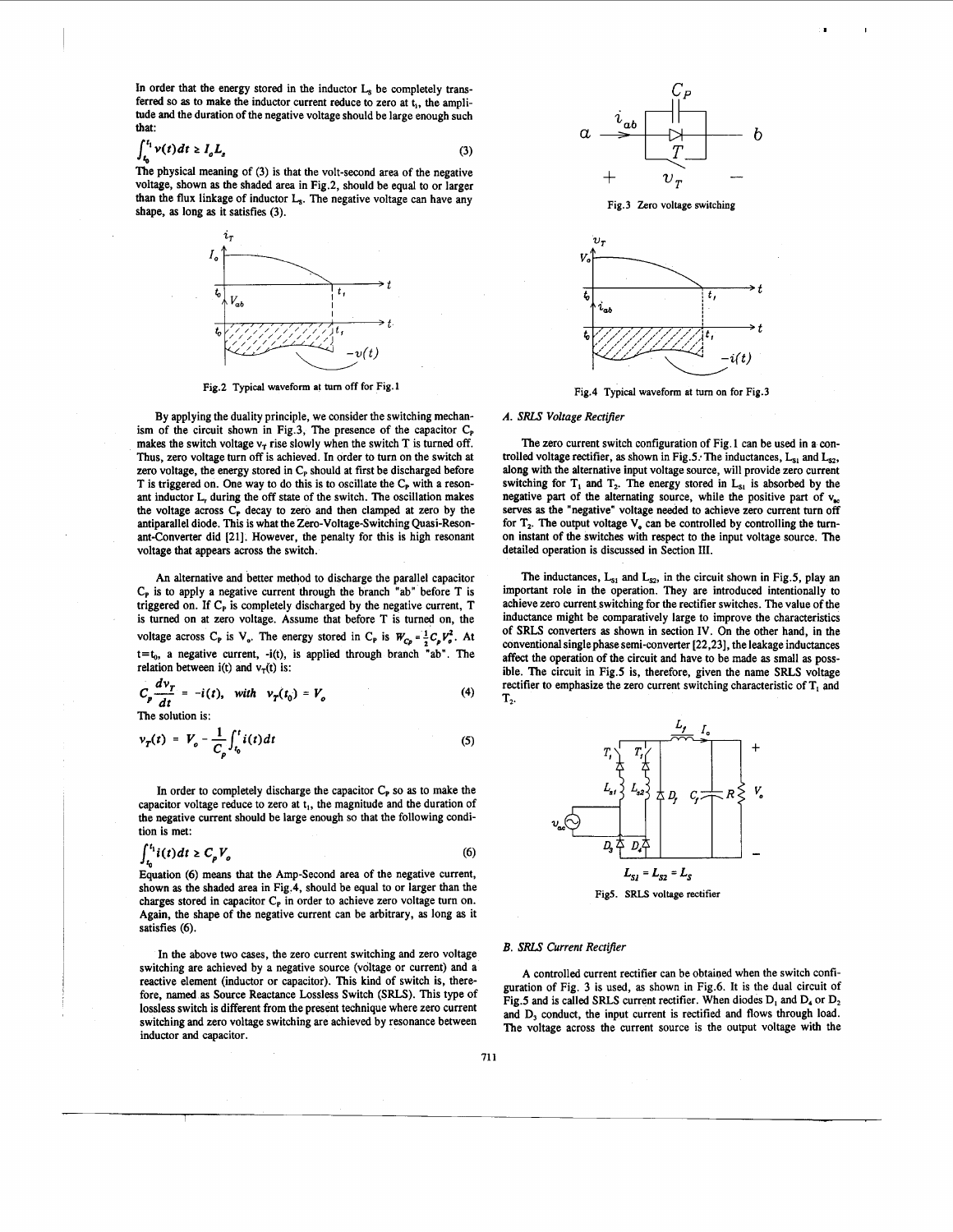

polarity determined by whether  $D_1$  and  $D_4$  or  $D_2$  and  $D_3$  conduct. When the switch pair  $T$ , and  $D_2$  or  $T_2$  and  $D_3$  conducts, the current source is short circuited and its voltage is zero. The output current is also zero at this interval. Therefore, by changing the conduction time of  $T_1$  and  $T_2$ , the output voltage can be regulated.

The presence of  $C_{p_1}$  and  $C_{p_2}$  ensures the zero voltage turn off of  $T_1$ and  $T_2$ . The energy stored in  $C_{p_1}$  is transferred to the negative part of the current source to realize zero voltage turn on of  $T_1$ . The positive part of  $i_{ac}$  is used to discharge the capacitor  $C_{p2}$ . Therefore, zero voltage switching is achieved by the alternating current source and the capacitor. It is noted that the waveform of i<sub>nc</sub> can be arbitrary. Its operation will be discussed in more detail in the next section.

The **SRLS** current rectifier is the dual circuit of the SRLS voltage rectifier and is a new topology. Zero voltage switching is achieved for the rectifier switches. The self turn-off devices must be used. It is also noted that the diode  $D_1$  and  $D_2$  are reverse biased by  $T_1$  and  $T_2$ , respectively. Thus, the problem caused by the reverse recovery of diode is eliminated and low speed diode can be used. This characteristic is desirable when MOSFET is employed as switches since it makes full use of the antiparallel diode and the junction capacitor constitutes part of  $C_{P}$ .

#### 111. BASIC CONVERTER TOPOLOGIES USING SRLS TECHNIQUE

As described above, the switches in the SRLS voltage rectifier operates at zero current switching mode, while the switches in the SRLS current rectifier operates at zero voltage switching mode. The switching **loss** is, therefore, very small. The requirement to achieve this desirable characteristic **is** an alternating voltage or current that can absorb the energy stored in the inductor or capacitor.

#### *A. Parallel-SRLS Convener*

When the SRLS voltage rectifier **is** fed by a high frequency Parallel resonant inverter, as shown in Fig.7, zero current switching is obtained in the rectifier. It is called Parallel-SRLS converter. The inductances  $L_{s_1}$ and  $L_{s2}$  in series with each rectifier switch are substituted by a single inductor  $L_s$  and put at the input of the rectifier (Fig.7). There are several benefits in doing so: (1) the number of components is reduced, **(2)** it is easier to implement  $L_s$  as there is no DC component for  $L_s$  and (3) when isolation transformer is used, its leakage inductance will be a part of  $L_s$ .

When the switching frequency  $f_s$  is larger than the resonant frequency f<sub>r</sub>,  $f_r = 1/(2\pi \sqrt{L_r C_r})$ , the key waveforms are given in Fig.8, where V<sub>si</sub> is the voltage across point "a" and "b" in Fig.7. The waveform of  $v_c$  is quasi-sinusoidal. The starting time is selected at  $v_c = 0$ . There is a time shift  $t_0$  between  $v_c$  and  $V_{s1}$ , as shown in Fig.8. Four operating states exist in each half cycle. Before the capacitor voltage  $v_c$  changes polarity,  $T_4$  and  $D_3$  conduct and  $i_s = -I_o$ .

*State 1* [0,  $t_1$ ]:  $D_f$ ,  $T_4$  and  $D_3$  conduct. The equivalent circuit is shown in Fig. 9(a), where the  $V_{s_1}$  is the voltage between point "a" and "b" in Fig.7. The conducting devices for the SRLS voltage rectifier are also



**Fig.7 Parallel-SRLS converter** 



**Fig.8 Key waveforms for Parallel-SRLS converter** 



**converter at each half cycle** 

identified in the figure. The voltage  $v_c$  forces i<sub>s</sub> changes from  $-I_a$  to zero. The current in  $T_4$  also falls. At  $t = t_1$ , i<sub>s</sub> reaches zero and  $T_4$  is turned off at zero current. In order to achieve zero current turn off for  $T_4$ ,  $T_3$  can not be triggered until  $t = t_1$ .

*State 2* [ $t_1$ ,  $t_2$ ]: Neither  $T_3$  nor  $T_4$  conducts and  $i_5$  is zero. The output current freewheels through  $D_f$ , as shown in Fig.9(b).

*State 3* [t<sub>2</sub>, t<sub>3</sub>]: At  $t = t_2$ , i.e., at turn on delay angle  $\alpha$ ,  $T_3$  is triggered on. The relation between  $t_2$  and  $\alpha$  is:

$$
t_2 = \frac{\alpha}{360} T_s \tag{7}
$$

The current i<sub>s</sub>, as well as the current in  $T_3$ , rises through  $T_3$  and  $D_4$ , as shown in Fig.9(c).

*State* 4 [t<sub>3</sub>,  $T_s/2$ ]: At  $t = t_3$ , i<sub>s</sub> reaches the output current and  $D_t$  is turned off. The power is delivered to the load via  $T_3$  and  $D_4$ . The equivalent circuit is given in Fig.9(d). The first half cycle ends when  $v_c$  falls to zero again. The next half cycle repeats the similar procedure.

The above analysis shows that as long as the amplitude of the capacitor voltage  $v_c$  is high enough, which is usually the case, the energy stored in  $L_s$  when  $T_3$  or  $T_4$  conducts can be absorbed and zero current switching for  $T_3$  and  $T_4$  can be obtained from full load to no load. The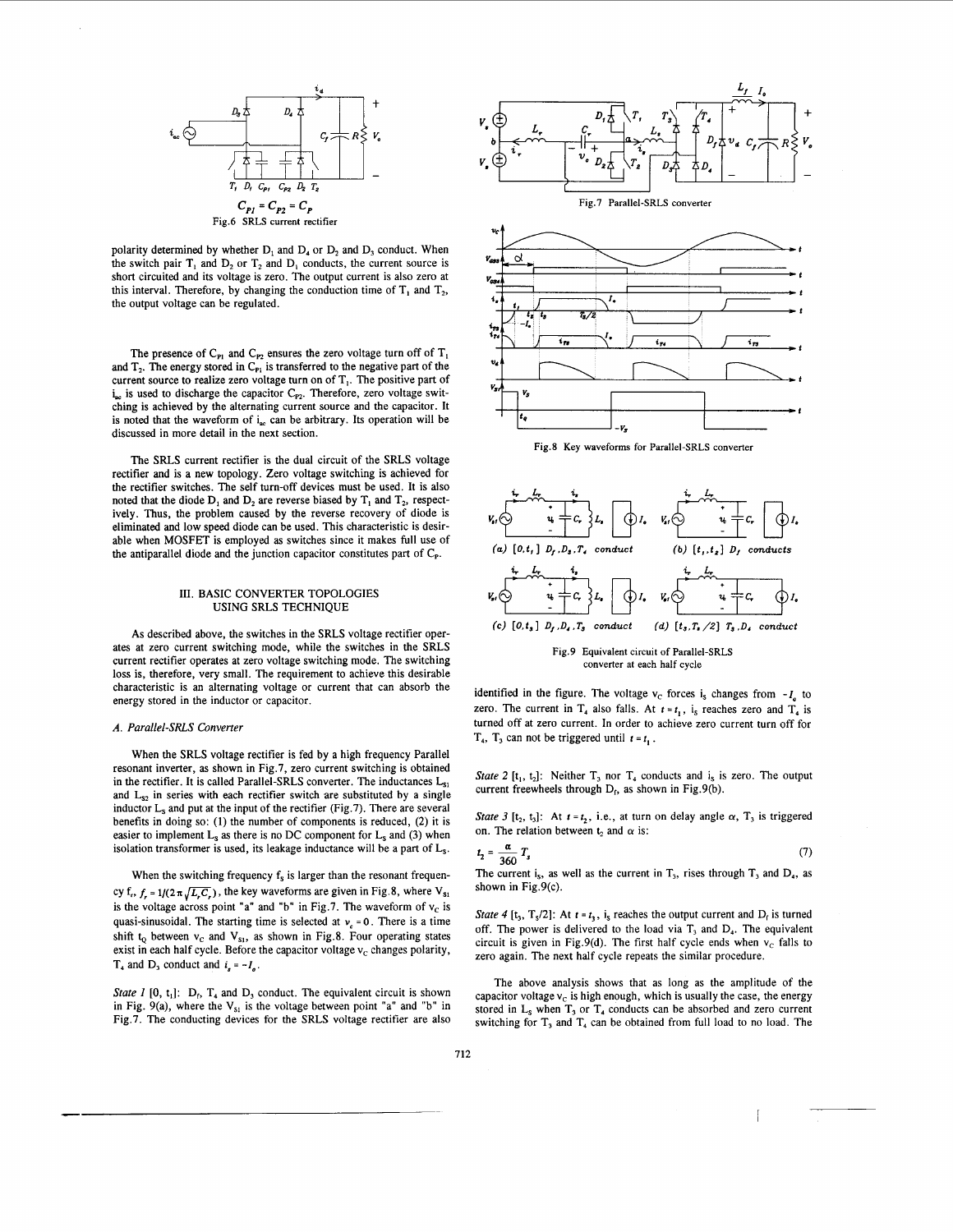inductor L, is used to shape the current waveform so as to achieve zero current switching for **T,** and T, and is effective only during the transition intervals of  $T_3$  and  $T_4$ . The switching condition of  $T_1$  and  $T_2$  is determined by the relative quantity of  $f_s$  and  $f_r$ . When the converter operates at below resonance, i.e.  $f_{\epsilon} < f_{\epsilon}$ ,  $T_1$  and  $T_2$  operate at zero current turn off. If the converter operates at above resonance, i.e., *f, >f,,* zero voltage turn on for  $T_1$  and  $T_2$  is obtained. In both cases,  $T_3$  and  $T_4$  operate at zero current switching. By changing the turn on time of T, and **T,**  with respect to  $v_c$ , the output voltage can be controlled.

## *B. Series-SRLS Converter*

Fig. 10 gives the topology of Series-SRLS DC-to-DC resonant converter, where Series resonant inverter is used. **As** the output of the Series resonant inverter is a current, the SRLS current rectifier is employed. In the case of switching frequency  $f_s$  higher than the resonant frequency  $f_r$ ,  $f_r = 1/(2\pi\sqrt{L_rC_r})$ , key waveforms are given in Fig.11, where  $V_{s1}$  is the voltage across point "a" and "b" in Fig. 10. The waveform of **i,** is **quasi**sinusoidal. The starting point is chosen at  $i_x = 0$ . There is a time shift  $t_R$ between i<sub>r</sub> and  $V_{s_1}$  as shown in the figure. In the steady state, there are four operating states during each half cycle. Just before the inductor current i, changes polarity, **D,** and **D,** conducts and **T,** is supplied with gate signal. The power is delivered to the load and  $v_p = -V_q$ .

*State I*  $[0, t_1]$ :  $T_3$  is turned on at zero voltage. The current i, flows through  $T_3$  and  $C_{p2}$  to discharge  $C_{p2}$ . The equivalent circuit is given in Fig. 12(a), where  $V_{s_1}$  is the voltage between point "a" and "b" in Fig. 10. The conducting devices for the SRLS current rectifier are also shown in the figure. The voltage  $v_p$  changes from  $-V_a$  and reaches zero at  $t = t_1$ . At the same time the voltage across **T,** falls from **V,** to zero. In order to obtain zero voltage turn on for T,, **T,** should not be turned off until  $t=t$ .,

*State 2* [t<sub>1</sub>, **t<sub>2</sub>**]: The resonant current circulates through  $T_3$  and  $D_4$  and the output current is zero, **as** shown in Fig. 12@).

*State 3* [t<sub>2</sub>, **t<sub>3</sub>**]: At *f* =  $t_2$ , i.e., at turn off delay angle  $\beta$ ,  $T_3$  is turned off.<br> **The relation between**  $t_2$  and  $\beta$  is defined by:<br>  $t_2 = \frac{\beta}{360} T_s$  (8) The relation between  $t_2$  and  $\beta$  is defined by:

$$
t_2 = \frac{\beta}{360} T_s \tag{8}
$$

The inductor current *i*, flows through  $C_{p_1}$  and  $D_4$  and the voltage  $v_p$ , *i.e.*  $v_{T3}$ , rises slowly. The equivalent circuit is given in Fig. 12(c).

*State 4*  $[t_3, T_s/2]$ : At  $t = t_3$ ,  $v_p$  equals to the value of the output voltage **V,** and D, and **D,** conduct. The inductor current flows to the load. The power is transferred to the output at this state, **as** shown in Fig. 12(d). The first half cycle ends when i, falls to zero again. The next half cycle is similar.

The above analysis shows that as long as the amplitude of the inductor current i, is high enough to discharge capacitor  $C_{P1}$  or  $C_{P2}$  completely, which is usually the case, zero voltage turn on can be achieved for the rectifier switch  $T_3$  and  $T_4$  from no load to full load. The capacitors, C<sub>P1</sub> and C<sub>P2</sub>, are employed to shape the voltage waveforms of T, and **T,** and are effective only during the transition periods of **T,** and  $T<sub>4</sub>$ . The switching condition for  $T<sub>1</sub>$  and  $T<sub>2</sub>$  is determined by the relative value of  $f_s$  and  $f_r$ . Zero voltage turn on is obtained when  $f_s > f_r$ . While zero current turn off is obtained when  $f_x < f_r$ . In bath cases,  $T_3$  and  $T_4$ operate at zero voltage switching. By changing the turn off delay angle  $\beta$  with respect to i<sub>r</sub>, the output voltage can be regulated.

#### **IV. STEADY-STATE ANALYSIS**

The steady-state characteristics of the Parallel-SRLS converter and Series-SRLS converter are analyzed in this section. The following assumptions are made to simplify the analysis: (1) the filter inductor and capacitor are large (2) the switches are ideal



 $C_{p_1} = C_{p_2} = C_p$ 

**FiglO.** Series-SRLS converter



Fig. **11** Key waveforms **for** Seris-SRLS converter



**Fig.12** Equivalent circuit **of** Series-SRLS converter **at** each **half** cycle

- (3) there is no loss in the circuit
- **(4)** the effect of the snubber is neglected
- *(5)* switching frequency is higher than the resonant frequency

Per unit system is employed *so* that the derived result is applicable to general case. The base quantities are chosen **as:** 

$$
V_{base} = V_x, \t Z_{base} = \sqrt{L_r/C_r}, \t I_{base} = V_{base} / 2_{base},
$$
  
\n
$$
\omega_{base} = 1/\sqrt{L_r C_r}, \t f_{base} = \omega_{base} / (2\pi) = f_r, \t T_{base} = 1/f_{base},
$$
  
\n
$$
L_{base} = Z_{base} / \omega_{base} = L_r, \t C_{base} = 1/(Z_{base} \omega_{base}) = C_r
$$

In the derivation that follows, all the quantities are in per unit.

#### *A. Parallel-SRLS convener*

The circuit for analysis and the related symbols are shown in'Fig.7, the key waveforms are shown in Fig.8 and the equivalent circuit during various states are shown in Fig.9. From the above discussion, the turn on delay angle for  $T_3$  is  $\alpha$  degrees lagging the zero crossing point (from negative to positive) of the capacitor voltage  $v_c$  and the turn on signal for **T,** is **180** degrees later. Only the first half cycle is considered because the next half cycle is the same except the polarity. State 1 begins when  $v_c=0$ with the initial condition:

$$
v_C(0) = 0, \quad i_r(0) = I_{r0}, \quad i_s(0) = -I_o \tag{9}
$$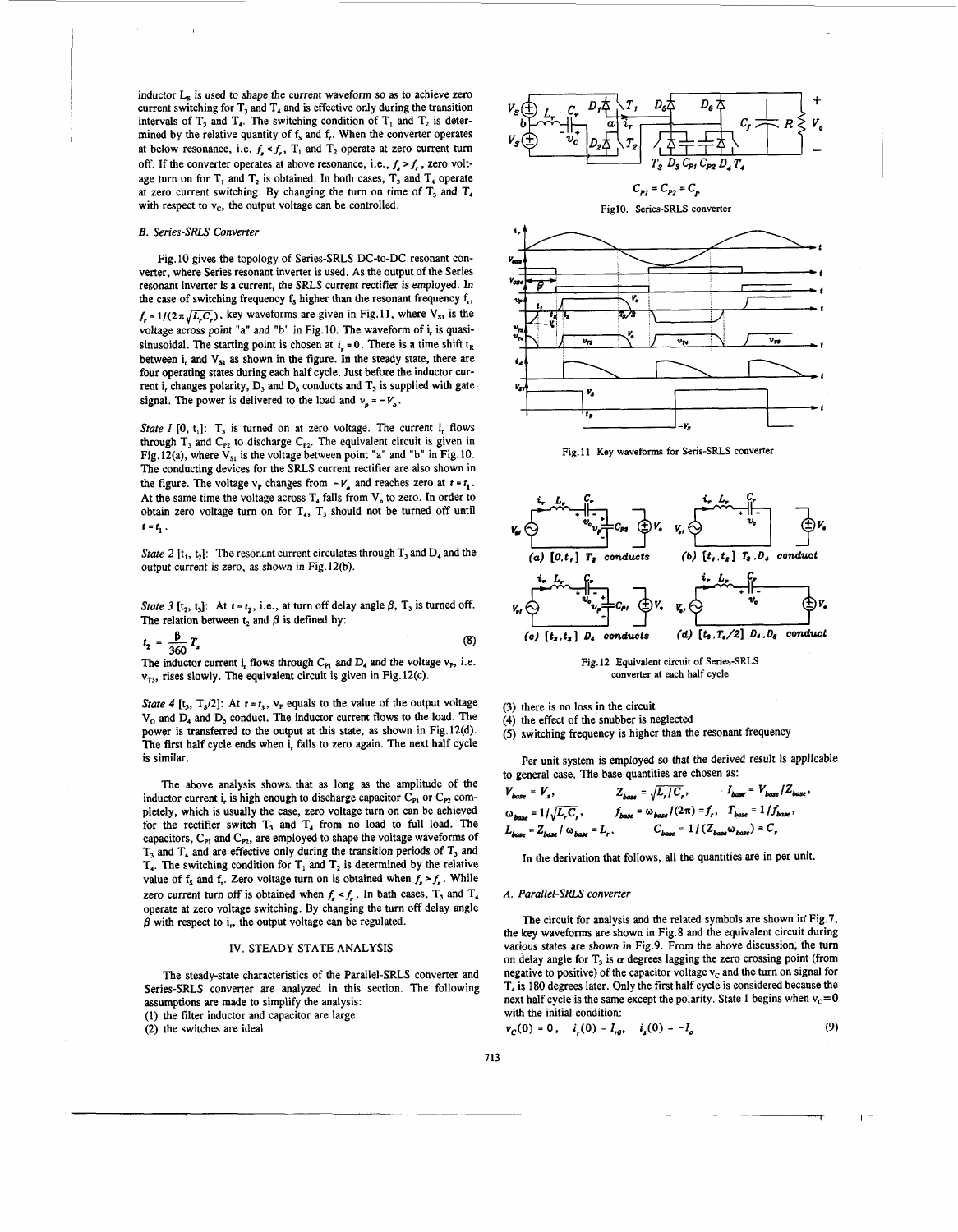*State I* [0, t<sub>1</sub>]: The equivalent circuit is given in Fig.9(a). The voltage applied to the resonant tank is  $V_{s_1}$ . At first, T<sub>i</sub> or D<sub>i</sub> conducts and  $V_{s_1} = V_{s_1}$ . At  $t = t_0$ ,  $T_2$  or  $D_2$  conducts and  $V_{sl} = -V_s$ . Therefore,

$$
V_{el} = \begin{cases} V_s & 0 \le t \le t_Q \\ -V_s & t_Q < t \le \frac{1}{2}T_s \end{cases} \tag{10}
$$

$$
C_r \frac{dv_c}{dt} = 2\pi (i_r - i_s)
$$
 (11a)  

$$
di_r
$$
 (11b)

$$
L_r \frac{di_r}{dt} = 2\pi (V_{sI} - v_C)
$$
\n(11b)\n
$$
+ \frac{2\pi r_{sI}(V - t_2)}{L_s + L_r}
$$
\n
$$
L_s \frac{di_s}{dt} = 2\pi v_C
$$
\n(11c)\n
$$
+ \frac{2\pi r_{sI}(V - t_2)}{L_s + L_r}
$$
\n(11d)\n
$$
+ \frac{2\pi r_{sI}(V - t_2)}{L_s + L_r}
$$
\n(11e)\n
$$
+ \frac{2\pi r_{sI}(V - t_2)}{L_s + L_r}
$$

with the initial condition (9), the solution of (11) can be found as:

$$
v_C(t) = (1 - \cos 2\pi \omega_1 t) \frac{L_s}{L_s + L_r} V_{sl} + \frac{\omega_1 L_s L_m (I_m + I_o)}{L_s + L_r} \sin 2\pi \omega_1 t \quad (12a)
$$
  

$$
i_r(t) = \frac{L_s (I_m + I_o)}{L_s + L_r} \cos 2\pi \omega_1 t + \frac{L_s V_{sl}}{\omega_1 L_r (L_s + L_r)} \sin 2\pi \omega_1 t
$$
  

$$
2\pi V_s t, L_s I_s + L_s I
$$
 (12b)

$$
i_{s}(t) = -\frac{L_{r}(I_{r0} + I_{r})}{L_{s} + L_{r}} \cos 2\pi \omega_{1} t - \frac{V_{sl}}{\omega_{1}(L_{s} + L_{r})} \sin 2\pi \omega_{1} t
$$
\n
$$
+ \frac{2\pi V_{sl}t}{L_{s} + L_{r}} + \frac{L_{r}I_{r0} - L_{s}I_{s}}{L_{s} + L_{r}} + \frac{L_{r}I_{r0} - L_{s}I_{s}}{L_{s} + L_{r}}
$$
\n(12c)\n
$$
L_{s} \frac{di_{s}}{dt} = 0
$$
\nIts solution is:

where  
\n
$$
v_C(t) = (I_{r3} - I_o) Z_r \sin 2\pi \omega_r (t - t_3)
$$
\n
$$
\omega_1 = \sqrt{(L_s + L_r) / (L_s L_r C_r)}
$$
\n(13) 
$$
+ (V_{C3} - V_{s1}) \cos 2\pi \omega_r (t - t_3) + v_{s1}
$$

At  $t = t_1$ ,  $i_s(t) = 0$ ,  $T_4$  stops conducting and the circuit enters  $i_s$ State 2 with the initial condition derived by (12):<br>  $i_1(t_1) = I_1, \quad v_1(t_1) = V_1, \quad i_1(t_1) = 0$  (14)  $i_s(t) = I_0$ **(14)**  $i_x(t_1) = I_{r1}, \quad v_c(t_1) = V_{c1}, \quad i_s(t_1) = 0$  (14)  $i_s(t) = I_o$  (21c)

*State 2* [t<sub>1</sub>, t<sub>2</sub>]: The equivalent circuit for this state is shown in Fig.9(b).  $t = \frac{1}{2}T_x$ ,  $v_c(t) = 0$ , and  $i_r(t) = -I_o$ . The state equations are:

$$
C_r \frac{dv_c}{dt} = 2\pi i, \qquad (15a)
$$

$$
L_r \frac{di_r}{dt} = 2\pi (V_{sl} - v_c)
$$
 (15b)

$$
L_s \frac{a t_s}{dt} = 0
$$
 (15c)  
Its solution is:

 $v_c(t) = I_{r1} \sin 2\pi \omega_r(t-t_1) + V_{c1} \cos 2\pi \omega_r(t-t_1)$ 

$$
+ V_{sl}[1 - \cos 2\pi \omega_r (t - t_1)] \tag{16a}
$$

+ 
$$
V_{sI}[1 - \cos 2\pi \omega_r(t - t_1)]
$$
  
\n $i_r(t) = I_{rI} \cos 2\pi \omega_r(t - t_1) - \frac{V_{CI} - V_{sI}}{Z_r} \sin 2\pi \omega_r(t - t_1)$   
\n $i_s(t) = 0$   
\n
$$
i_s(t) = 0
$$
\n
$$
V_s = \frac{(I_{rJ} - I_s)Z_r}{\pi \omega_r T_s} [1 - \cos 2\pi \omega_r(t_0 - t_1)] + \frac{V_{CJ} - V_s}{\pi \omega_r T_s} \sin 2\pi \omega_r(t_0 - t_1)
$$

$$
i_{s}(t) = 0 \tag{16c}
$$

At 
$$
t = t_2
$$
, where  $t_2$  is the control variable defined by the turn off delay  
angle  $\alpha$ , (7),  $T_3$  is triggered on and the circuit enters State 3 with the  
initial conditions obtained from (16):  
 $v_C(t_2) = V_{C_2}$ ,  $i_r(t_2) = I_{r_2}$ ,  $i_s(t_2) = 0$  (17)

*State 3*  $[t_2, t_3]$ : The equivalent circuit is shown in Fig.9(c). The state equations are the same **as** those of State 1, but the initial conditions are different. The solution with initial condition (17) is: where

initial conditions obtained from (16):  
\n
$$
v_{C}(t_{2}) = V_{C_{2}}, \quad i_{r}(t_{2}) = I_{r_{2}}, \quad i_{s}(t_{2}) = 0
$$
\n
$$
State 3 [t_{2}, t_{3}]: The equivalent circuit is shown in Fig.9(c). The state\nequations are the same as those of State 1, but the initial conditions are\ndifferent. The solution with initial condition (17) is:\n
$$
v_{C}(t) = (V_{C_{2}} - \frac{L_{s}V_{s1}}{L_{s} + L_{r}}) \cos 2\pi \omega_{1}(t - t_{2})
$$
\n
$$
v_{C}(t) = (V_{C_{2}} - \frac{L_{s}V_{s1}}{L_{s} + L_{r}}) \cos 2\pi \omega_{1}(t - t_{2}) + \frac{L_{s}V_{s1}}{L_{s} + L_{r}}
$$
\n
$$
(18a) V_{C30} = (I_{r3} - I_{o})Z_{r} \sin 2\pi \omega_{r}(t_{Q} - t_{3}) + (V_{C_{3}} - V_{s}) \cos 2\pi \omega_{r}(t_{Q} - t_{3})
$$
\n
$$
+ \frac{\omega_{1}L_{s}L_{r}I_{s2}}{L_{s} + L_{r}} \sin 2\pi \omega_{1}(t - t_{2}) + \frac{L_{s}V_{s1}}{L_{s} + L_{r}}
$$
\n
$$
(18a) V_{C30} = (I_{r3} - I_{o})Z_{r} \sin 2\pi \omega_{r}(t_{Q} - t_{3}) + (V_{C_{3}} - V_{s}) \cos 2\pi \omega_{r}(t_{Q} - t_{3})
$$
\n
$$
(23b)
$$
$$

| <i>State 1</i> [0, t <sub>1</sub> ]: The equivalent circuit is given in Fig.9(a). The voltage applied to the resonant tank is $V_{S_1}$ . At first, $T_1$ or $D_1$ conducts and $V_{xI} = V_x$ \n <td>\n<math display="block">V_{c2} - \frac{L_y V_{zI}}{L_x + L_y}</math>\n</td> \n <td>\n<math display="block">V_{c1} = \begin{cases}\n V_x &amp; 0 \le t \le t_0 \\  -V_x &amp; t_0 &lt; t \le \frac{1}{2}T_x\n \end{cases}</math>\n</td> \n <td>\n<math display="block">V_{t1} = \begin{cases}\n V_x &amp; 0 \le t \le t_0 \\  -V_y &amp; t_0 &lt; t \le \frac{1}{2}T_x\n \end{cases}</math>\n</td> \n <td>\n<math display="block">V_{t2} = \begin{cases}\n V_x &amp; 0 \le t \le t_0 \\  -V_y &amp; t_0 &lt; t \le \frac{1}{2}T_y\n \end{cases}</math>\n</td> \n <td>\n<math display="block">V_{t1} = \begin{cases}\n (10) &amp; \frac{2\pi V_{zI}(t - t_2)}{L_x + L_y} + \frac{I_{r2}L_y}{L_x + L_y} \\  -\frac{I_{r2}L_y}{L_x + L_y} + \frac{I_{r2}L_y}{L_x + L_y}\n \end{cases}</math>\n</td> \n <td>\n<math display="block">V_{c2} - \frac{L_x V_{zI}}{L_x + L_y}</math>\n</td> \n <td>\n<math display="block">V_{c2} - \frac{L_x V_{zI}}{L_x + L_y}</math>\n</td> \n <td>\n<math display="block">V_{c1} - \frac{L_x V_{zI}}{L_x + L_y}</math>\n</td> \n <td>\n<math display="block">V_{c2} - \frac{L_x V_{zI}}{L_x + L_y}</math>\n</td> \n <td>\n<math display="block">V_{c1} - \frac{L_x V_{zI}}{L_x + L_y}</math>\n</td> \n <td>\n<math display="block">V_{c2} - \frac{L_x V_{zI}}{L_x + L_y}</math>\n</td> \n <td>\n<math display="block">V_{c1} - \frac{L_x V_{zI}}{L_x + L_y}</math>\n</td> \n <td>\n<math display="block">V_{</math></td> | \n $V_{c2} - \frac{L_y V_{zI}}{L_x + L_y}$ \n | \n $V_{c1} = \begin{cases}\n V_x & 0 \le t \le t_0 \\  -V_x & t_0 < t \le \frac{1}{2}T_x\n \end{cases}$ \n | \n $V_{t1} = \begin{cases}\n V_x & 0 \le t \le t_0 \\  -V_y & t_0 < t \le \frac{1}{2}T_x\n \end{cases}$ \n | \n $V_{t2} = \begin{cases}\n V_x & 0 \le t \le t_0 \\  -V_y & t_0 < t \le \frac{1}{2}T_y\n \end{cases}$ \n | \n $V_{t1} = \begin{cases}\n (10) & \frac{2\pi V_{zI}(t - t_2)}{L_x + L_y} + \frac{I_{r2}L_y}{L_x + L_y} \\  -\frac{I_{r2}L_y}{L_x + L_y} + \frac{I_{r2}L_y}{L_x + L_y}\n \end{cases}$ \n | \n $V_{c2} - \frac{L_x V_{zI}}{L_x + L_y}$ \n | \n $V_{c2} - \frac{L_x V_{zI}}{L_x + L_y}$ \n | \n $V_{c1} - \frac{L_x V_{zI}}{L_x + L_y}$ \n | \n $V_{c2} - \frac{L_x V_{zI}}{L_x + L_y}$ \n | \n $V_{c1} - \frac{L_x V_{zI}}{L_x + L_y}$ \n | \n $V_{c2} - \frac{L_x V_{zI}}{L_x + L_y}$ \n | \n $V_{c1} - \frac{L_x V_{zI}}{L_x + L_y}$ \n | \n $V_{$ |
|-----------------------------------------------------------------------------------------------------------------------------------------------------------------------------------------------------------------------------------------------------------------------------------------------------------------------------------------------------------------------------------------------------------------------------------------------------------------------------------------------------------------------------------------------------------------------------------------------------------------------------------------------------------------------------------------------------------------------------------------------------------------------------------------------------------------------------------------------------------------------------------------------------------------------------------------------------------------------------------------------------------------------------------------------------------------------------------------------------------------------------------------------------------------------------------------------------------------------------------------------------------------------------------------------------------------------------------------------------------------------------------------------------------------------------------------------------------------------------------------------------------------------------------------------------------------------------------------------------------------------------------------------------------|-----------------------------------------------|------------------------------------------------------------------------------------------------------------|------------------------------------------------------------------------------------------------------------|------------------------------------------------------------------------------------------------------------|-------------------------------------------------------------------------------------------------------------------------------------------------------------------------------------------|-----------------------------------------------|-----------------------------------------------|-----------------------------------------------|-----------------------------------------------|-----------------------------------------------|-----------------------------------------------|-----------------------------------------------|----------|
|-----------------------------------------------------------------------------------------------------------------------------------------------------------------------------------------------------------------------------------------------------------------------------------------------------------------------------------------------------------------------------------------------------------------------------------------------------------------------------------------------------------------------------------------------------------------------------------------------------------------------------------------------------------------------------------------------------------------------------------------------------------------------------------------------------------------------------------------------------------------------------------------------------------------------------------------------------------------------------------------------------------------------------------------------------------------------------------------------------------------------------------------------------------------------------------------------------------------------------------------------------------------------------------------------------------------------------------------------------------------------------------------------------------------------------------------------------------------------------------------------------------------------------------------------------------------------------------------------------------------------------------------------------------|-----------------------------------------------|------------------------------------------------------------------------------------------------------------|------------------------------------------------------------------------------------------------------------|------------------------------------------------------------------------------------------------------------|-------------------------------------------------------------------------------------------------------------------------------------------------------------------------------------------|-----------------------------------------------|-----------------------------------------------|-----------------------------------------------|-----------------------------------------------|-----------------------------------------------|-----------------------------------------------|-----------------------------------------------|----------|

enters State **4** with the initial condition derived from (18):

$$
V_C(t_3) = V_{CS}, \quad i_r(t_3) = I_{r3}, \quad i_s(t_3) = I_o \tag{19}
$$

*State* 4 [t<sub>3</sub>, T<sub>s</sub>/2]: Fig.9(d) shows the equivalent circuit for this state. The power is delivered from the resonant branch to the load. The state equa- $\overline{\text{tions}}$  are:

$$
+ \frac{2\pi V_{sI}t}{L_s + L_r} + \frac{L_rL_o + L_sL_o}{L_s + L_r}
$$
\n(20a)

$$
r_r \frac{di_r}{dt} = 2\pi (V_{sl} - v_c) \tag{20b}
$$

$$
L_s \frac{di_s}{dt} = 0 \tag{20c}
$$

$$
V_C(t) = (I_{r3} - I_o) Z_r \sin 2\pi \omega_r (t - t_3)
$$

$$
(21a) + (V_{C3} - V_{s1}) \cos 2\pi \omega_r (t - t_3) + v_{s1}
$$

$$
V_r(t) = -\frac{V_{cs} - V_{st}}{Z_r} \sin 2\pi \omega_r (t - t_3) + (I_{r,1} - I_o) \cos 2\pi \omega_r (t - t_3) + I_o
$$
 (21b)

At steady-state operation, there is a particular  $t_0$  such that when  $t = \frac{1}{2} T_s$ ,  $v_C(t) = 0$ , and  $i_r(t) = -I_o$ .

The output voltage  $V_0$  can be calculated by averaging the capacitor voltage  $v_c(t)$  from  $t_3$  to T<sub>s</sub>/2, (21a), and is derived as follows:

(15b) For 
$$
t_0 \le t_3
$$
:  
\n
$$
V_o = \frac{(I_{r3} - I_o)Z_r}{\pi \omega_r T_s} [1 - \cos 2\pi \omega_r (\frac{1}{2}T_s - t_3)] + \frac{V_{C3} + V_s}{\pi \omega_r T_s} \sin 2\pi \omega_r (\frac{1}{2}T_s - t_3)
$$
\n(16a) 
$$
- \frac{2V_s(\frac{1}{2}T_s - t_3)}{T_s}
$$
\n(22a)

(16b) For  $t_q > t_3$ :

$$
V_o = \frac{(I_{r3} - I_o)Z_r}{\pi \omega_r T_s} [1 - \cos 2\pi \omega_r (t_Q - t_3)] + \frac{V_{C3} - V_s}{\pi \omega_r T_s} \sin 2\pi \omega_r (t_Q - t_3)
$$
  
+ 
$$
\frac{(I_{r30} - I_o)Z_r}{\pi \omega_r T_s} [1 - \cos 2\pi \omega_r (\frac{1}{2}T_s - t_Q)]
$$
(22b)

$$
+\frac{V_{C30}+V_s}{\pi \omega_r T_s} \sin 2\pi \omega_r (\frac{1}{2}T_s-t_Q) + \frac{2 V_s (2t_Q - \frac{1}{2}T_s - t_3)}{T_s}
$$

$$
I_{r30} = I_o + (I_{r3} - I_o)\cos 2\pi \omega_r (t_Q - t_3) - \frac{V_{cs} - V_s}{Z_r} \sin 2\pi \omega_r (t_Q - t_3)
$$
 (23a)

(18a) 
$$
V_{C30} = (I_{r3} - I_o)Z_r \sin 2\pi \omega_r (t_Q - t_3) + (V_{C3} - V_s) \cos 2\pi \omega_r (t_Q - t_3)
$$
 (23b)

T

714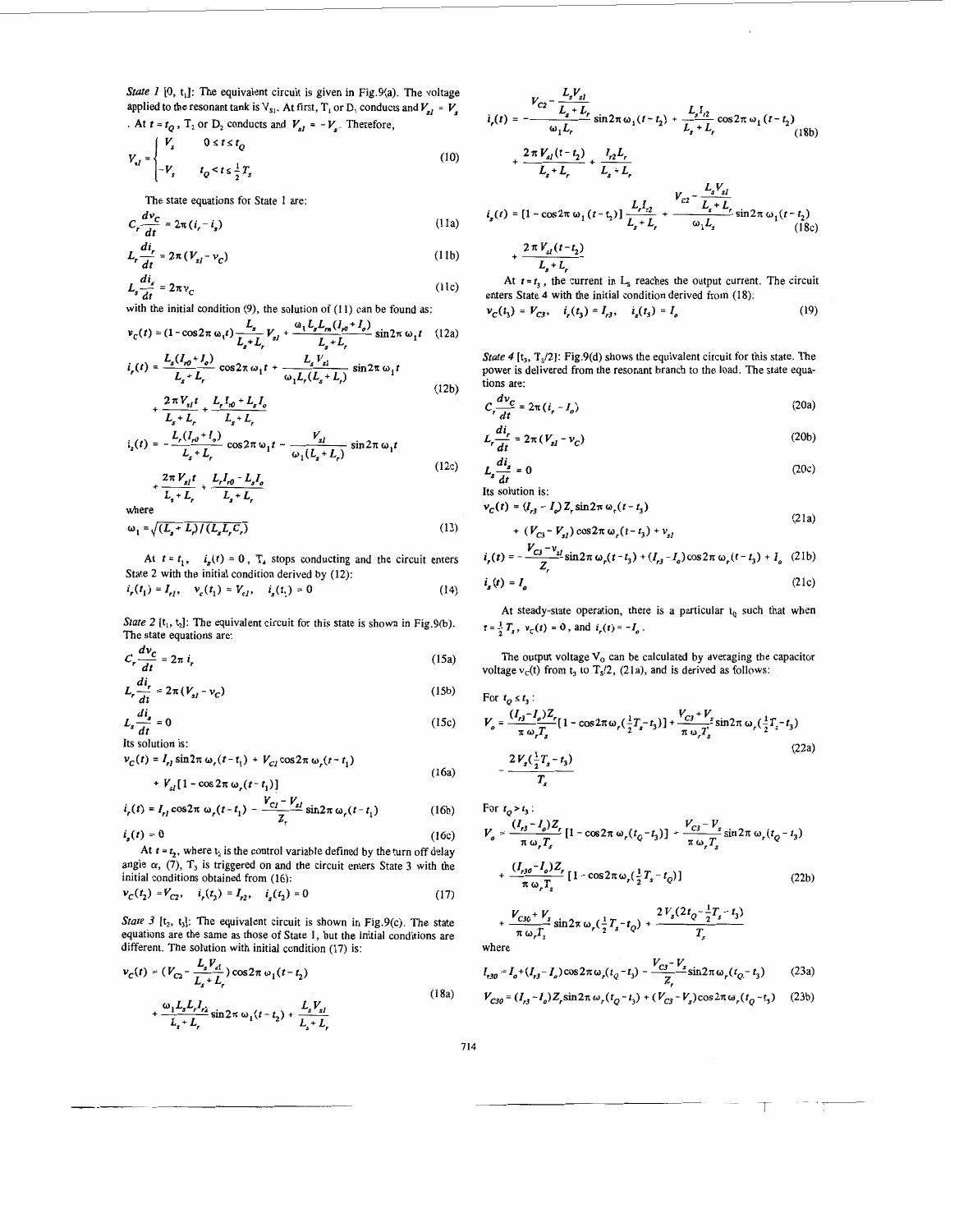

Fig. 13 **Characteristics** of **the Parallel-SRLS converter** 

Based on the above equations, the characteristics of the Parallel-**SRLS** converter can be analyzed. In the analysis, the input voltage is taken as one per unit. Fig.l3(aj gives the output voltage versus turn on delay angle  $\alpha$  at different output current. It shows that by changing the  $\alpha$ , the output voltage can be kept constant when load current changes while keeping the switching frequency fixed. It is noted that there is a minimum  $\alpha$  below which the desirable characteristic of zero current turn off for  $T_1$  and  $T_4$  is lost. This is because of the presence of State 1 when the current in one switch, such as  $T<sub>4</sub>$ , should, at first, decay to zero before the other switch, such as  $T_3$ , is able to conduct. This is a significant difference with the characteristic of the conventional controlled rectifier.

The effect of L<sub>s</sub> on the output voltage is also studied and the result is given in Fig.13(b). For smaller  $L_s$ , when  $\alpha$  increases, the output voltage increases at first and then decreases. The smaller the **L,** is, the larger the difference between the peak output voltage and the initial value when  $\alpha = \alpha_{min}$ . This is not desirable for the design of control circuit. For larger  $L_s$ , such as  $L_s = 1.0$ , 1.25( $pu$ ), one particular  $\alpha$  corresponds to one value of output voltage. Also, larger value of L<sub>s</sub> yields the smaller variation range of  $\alpha$  necessary to regulate the output voltage from maximum to zero. It can also be observed from Fig. 13(b) that there is a particular La which corresponds to the highest attainable voltage gain. The introduction of the  $L_s$  is essential to achieve zero current switching for  $T_3$  and T,. On the other hand, Fig. **130)** illustrates that larger **L,** also plays the beneficial role (every  $\alpha$  corresponds to a single value of  $V_0$ ) for the control of output characteristic. It may be noted that in the conventional semi-converter, the leakage inductances affect the output voltage and normally is kept **as** small as possible.

Fig. 13(c) gives the effect of the switching frequency  $f_s$  on the output voltage. When  $f_s$  is close to the resonant frequency  $f_r$ , the voltage gain is high and it is sensitive to the variation of switching frequency. The larger the f<sub>s</sub>, the smaller the variation range of  $\alpha$  necessary to regulate the output voltage from maximum to zero.

# *B. SERIES-SRLS CONVERTER*

The circuit for analysis and the relevant symbols are given in Fig. 10. The key waveforms are shown in [Fig. 1](#page-0-0)1 and the equivalent circuit during various states are shown in Fig.12. From the above discussion, the turn off delay angle for  $T_3$  is  $\beta$  degrees lagging the zero crossing point of the inductor current i, and the turn off signal for  $T<sub>4</sub>$  is 180 degrees later. Only the first half cycle is analyzed since the next half cycle is the same except the polarity. State 1 begins when  $i_r(0) = 0$  with the initial condition:

$$
v_C(0) = V_{C0}, \quad i_r(0) = 0, \quad v_p(0) = -V_o \tag{24}
$$

*State 1* [0,t<sub>1</sub>]: The equivalent circuit is given in Fig. 12(a). Switch  $T_3$  is turned on at zero voltage and the resonant current **flows** through T, to discharge C<sub>P2</sub>. The voltage applied to the resonant tank is V<sub>S1</sub>. At first,  $V_{i,j} = V_i$ , when  $D_i$  or  $T_i$  conducts. After  $T_i$  is turned off at  $t = t_R$ , the switch pair  $T_2$ ,  $D_2$  conducts and  $V_{sl} = -V_s$ . Therefore,

$$
V_{sl} = \begin{cases} V_s & 0 \le t \le t_R \\ -V_s & t_R < t \le \frac{1}{2}T_s \end{cases} \tag{25}
$$

The state equations for State 1 are:

$$
L_r \frac{di_r}{dt} = 2\pi (V_{sl} - v_c - v_p)
$$
 (26a)

$$
C_r \frac{d\mathbf{v}_c}{dt} = 2\pi i, \tag{26b}
$$

$$
C_p \frac{d\mathbf{v}_p}{dt} = 2\pi i, \tag{26c}
$$

 $\frac{d}{dt}$  The solution of (26) can be found as:

$$
i_r(t) = \frac{V_o + V_{rI} - V_{CO}}{Z_1} \sin 2\pi \omega_1 t
$$
 (27a)

$$
v_c(t) = \frac{C_p(V_{co} - V_o - V_{sl})}{C_p + C_r} \cos 2\pi \omega_1 t + \frac{C_p V_{sl} + C_r V_{co} + C_p V_o}{C_p + C_r}
$$
 (27b)

$$
v_p(t) = \frac{C_r(V_{CO} - V_o - V_{el})}{C_p + C_r} \cos 2 \pi \omega_1 t + \frac{C_r V_{el} - C_p V_o - C_r V_{CO}}{C_p + C_r}
$$
(27c)

where

$$
\omega_1 = \sqrt{(C_r + C_p) / C_r C_p L_r}, \quad Z_1 = \sqrt{L_r (C_r + C_p) / C_r C_p}
$$
 (28)

At  $t = t_1$ ,  $C_{p_2}$  is completely discharged,  $v_p(t_1) = 0$ .  $D_4$  conducts. The circuit enters State 2 with the initial conditions derived from **(27):** 

$$
\nu_C(t_1) = V_{CI}, \quad i_r(t_1) = I_{r1}, \quad \nu_p(t_1) = 0 \tag{29}
$$

*State 2*  $[t_1, t_2]$ : The equivalent circuit is shown in Fig.12(b). The state equations are:

$$
L_r \frac{di_r}{dt} = 2\pi (V_{sl} - v_c) \tag{30a}
$$

$$
C_r \frac{dv_c}{dt} = 2\pi i, \tag{30b}
$$

$$
C_p \frac{dv_p}{dt} = 0
$$
 (30c)  
Its solution is:

$$
i_r(t) = I_{r1} \cos 2\pi \omega_r (t - t_1) - \frac{V_{C1} - V_{st}}{Z_r} \sin 2\pi \omega_r (t - t_1)
$$
 (31a)

$$
v_{e}(t) = I_{t} Z_{t} \sin 2\pi \omega_{t} (t - t_{1}) + (V_{C1} - V_{sl}) \cos 2\pi \omega_{t} (t - t_{1}) + V_{sl}
$$
 (31b)  

$$
v_{p}(t) = 0
$$
 (31c)

**r** I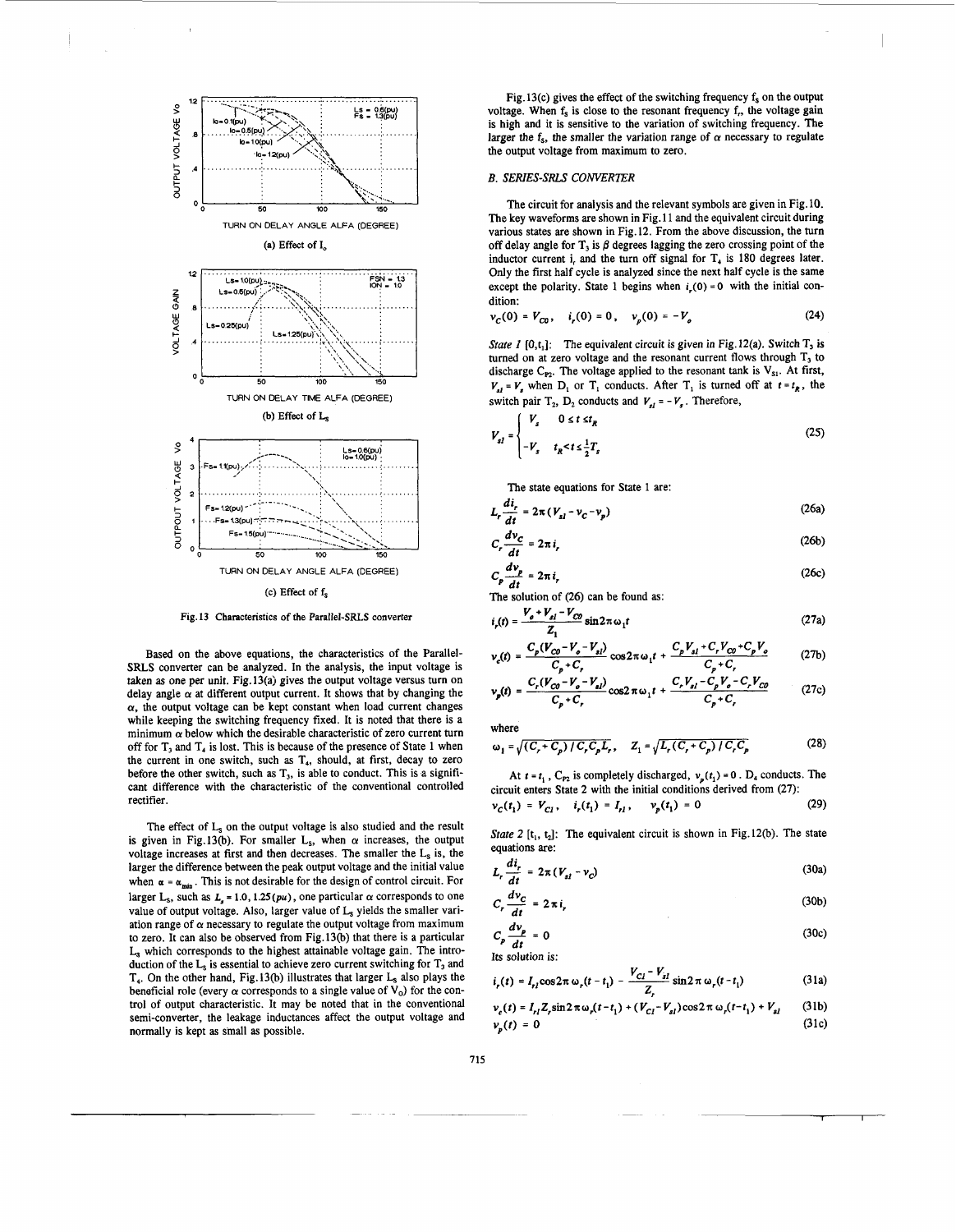At  $t = t_2$ , where  $t_2$  is the turn off delay time defined by (8), the switch T, is turned off. The circuit enters State 3 with the initial conditions:

$$
i_r(t_2) = I_{r2}, \quad v_C(t_2) = V_{c2}, \quad v_p(t_2) = 0 \tag{32}
$$

*State 3*  $[t_2 \ t_3]$ : The equivalent circuit is given in Fig. 12(c). The state equations are the same as those of State 1. However, the initial conditions are expressed by (32). The solution for State 3 is:

$$
i_r(t) = I_{r2} \cos 2\pi \omega_1 (t - t_2) - \frac{V_{C2} - V_{sl}}{Z_1} \sin 2\pi \omega_1 (t - t_2)
$$
 (33a)

$$
v_C(t) = \frac{I_{r2}}{\omega_1 C_r} \sin 2\pi \omega_1 (t - t_2) + \frac{C_p v_{s1} + C_r v_{C2}}{C_p + C_r} + \frac{C_p (V_{C2} - V_{s1})}{C_p + C_r} \tag{33b}
$$

$$
v_p(t) = \frac{I_{r2}}{\omega_1 C_p} \sin 2\pi \omega_1 (t - t_2) + \frac{C_r V_{s1} - C_r V_{c2}}{C_p + C_r} + \frac{C_r (V_{c2} - V_{s1})}{C_p + C_r} \cos 2\pi \omega_1 (t - t_2)
$$
\n(33c)

where  $\omega_1$  and  $Z_1$  are defined by (28).

 $\overline{a}$ .

This state ends at  $t = t_3$  when  $v_p$  reaches the output voltage  $V_o$  and the diode **D,** is turned on. The initial conditions for the next state are:  $i_r(t_3) = I_{r3}, \quad v_c(t_3) = V_{c3}, \quad v_p(t_3) = V_o$  (34)

*State 4* [ $t_3$ ,  $T_s/2$ ]: The equivalent circuit for this state is shown in Fig.  $12(d)$ . The power is transferred to the load at this state via  $D<sub>s</sub>$  and D<sub>4</sub>. The state equations are:

$$
L_r \frac{di_r}{dt} = 2\pi (V_{sl} - V_o - v_C) \tag{35a}
$$

$$
C_r \frac{dv_c}{dt} = 2\pi i_r \tag{35b}
$$

$$
C_p \frac{d\nu_p}{dt} = 0 \tag{35c}
$$

**Its** solution is:

$$
i_r(t) = I_{r,0} \cos 2\pi \omega_r (t - t_3) - \frac{V_{C3} + V_o - V_{sl}}{Z_r} \sin 2\pi \omega_r (t - t_3)
$$
 (36a)  

$$
v_c(t) = (V_{C3} + V_o - V_{sl}) \cos 2\pi \omega_r (t - t_3)
$$

(36b)  

$$
+ I_{r3} Z_r \sin 2\pi \omega_r (t - t_3) + V_{s1} - V_o
$$

$$
v_p(t) = V_o \tag{36c}
$$

In steady-state operation, there is a particular  $t_R$  such that when  $t=\frac{1}{2}T_s$ ,  $i_r(\frac{1}{2}T_s)=0$  and  $v_c(\frac{1}{2}T_s)=-V_{CO}$ .

The steady state output current can be calculated by averaging the resonant current from  $t_3$  to  $T_s/2$ , (36a), and can be calculated as:

For 
$$
t_R \le t_3
$$
  
\n
$$
I_o = \frac{I_{r3}}{\pi \omega_r T_s} \sin 2\pi \omega_r (\frac{1}{2}T_s - t_3)
$$
\n
$$
- \frac{V_{CS} + V_o + V_s}{\pi Z_r \omega_r T_s} [1 - \cos 2\pi \omega_r (\frac{1}{2}T_s - t_3)]
$$
\n(37a)

For 
$$
t_R > t_3
$$
  
\n
$$
I_o = \frac{I_{r3}}{\pi \omega_r T_s} \sin 2\pi \omega_r (t_R - t_3) - \frac{V_{C3} + V_o - V_s}{\pi Z_r \omega_r T_s} [1 - \cos 2\pi \omega_r (t_R - t_3)]
$$

$$
+\frac{I_{r30}}{\pi \omega_r T_s} \sin 2\pi \omega_r (\frac{1}{2}T_s - t_R)
$$
\n(37b)

$$
-\frac{V_{C30}+V_o+V_s}{\pi Z_r \omega_r T_s}[1-\cos 2\pi \omega_r (\frac{1}{2}T_s-t_R)]
$$

where:

$$
I_{r30} = I_{r3} \cos 2\pi \omega_r (t_R - t_3) - \frac{V_{C3} + V_o - V_s}{Z_r} \sin 2\pi \omega_r (t_R - t_3)
$$
(38a)  

$$
V_{C30} = (V_{C3} + V_o - V_o) \cos 2\pi \omega_r (t_R - t_3)
$$

$$
+ I_{r2} Z_{\text{sin}} 2\pi \omega_{r} (r_{\text{p}} - t_{\text{q}}) + V_{r} - V_{\text{p}}
$$
\n
$$
(38b)
$$

From the above equations, the characteristics of the Series-SRLS converter can be obtained. The input voltage is taken **as** one per unit value in the calculation. Fig.l4(a) shows the relationship between the output current and the control input  $\beta$  at different output voltage. By changing  $\beta$ , the output voltage can be kept constant when the load changes. It also shows that for a particular output voltage, there is a minimum delay angle,  $\beta_{min}$ , below which the desirable zero voltage turn on for  $T_3$  and  $T_4$  is lost. This is because of the presence of the State 1, when the capacitor, such as  $C_{p2}$ , is discharged by the inductor current  $i$ through one rectifier switch, such as  $T_3$ . Only after the capacitor, e.g. *C<sub>p2</sub>*, is completely discharged, the gate signal of the switch, e.g., T<sub>3</sub> can be removed. The higher the output voltage, the more charges stored in the capacitor and, therefore, the larger the  $\beta_{\text{min}}$ 





**716**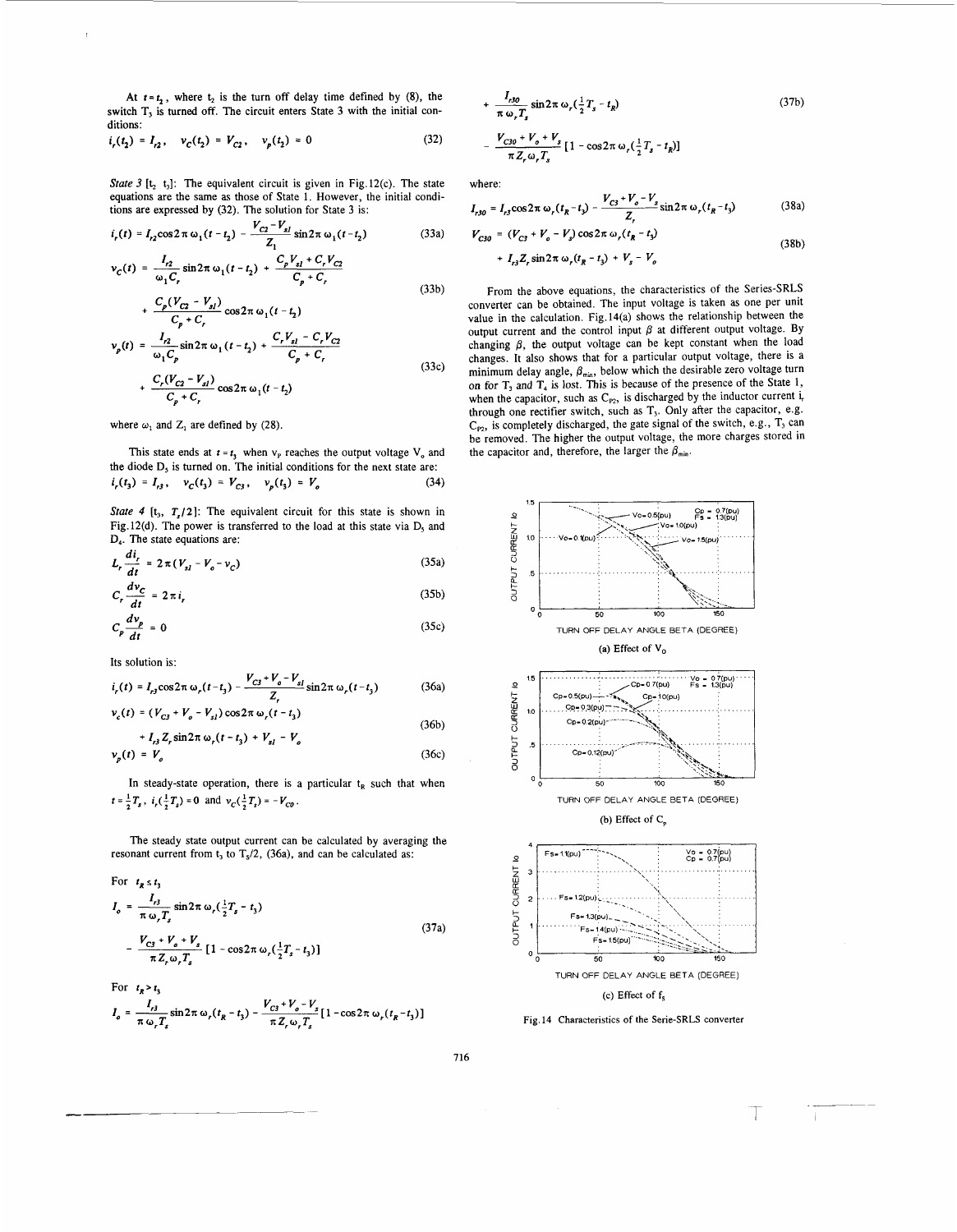Fig.14(b) shows the effect of  $C_p$  on the control characteristic of Series-SRLS converter. When C, increases, **the** maximum attainable output current also increases. However, when  $C_p$  becomes too large, the current gain drops instead. For larger C<sub>p</sub>, there is a unique value of output current for each turn *off* delay angle **@.iFrom** the discussion above and in section 111, it is shown clearly that **on one** hand, the capacitors **C,,**  and C<sub>P2</sub> are essential for zero voltage switching of T<sub>3</sub> and T<sub>4</sub>, on the other hand, the addition of these capacitors also improves the control characteristic of the converter.

The effect of  $f_s$  on the control characteristic is shown in Fig. 14(c). Higher current gain can be obtained when the switching frequency  $f_s$  is close to the resonant frequency f. However, when f<sub>s</sub> is close to f, the current gain is more sensitive **to** the drift of the switching frequency.

# V. OTHER CONVERTER TOPOLOGIES<br>**USING SRLS TECHNIQUE**

Fig.15 gives the general diagram of DC-to-DC resonant converter using **SRLS** technique.% the output of the inverter is an **AC** voltage, SRLS voltage rectifier is used and the rectifier switches turn on and off at zero current. When the inverter output is an alternating current. SRLS current rectifier should be amployed and zero voltage switching for the rectifier switch is achieved. The output voltage can be controlled by changing the turn on delay,  $\alpha$ , or turn off delay,  $\beta$ ; of the SRLS rectifier.

Fig. **16** gives several other resonant converters that *can* be synthesized by the Source Reactance **tossless** Switch technique. The output voltage of these converters can **k** regulated by **changing the turn** on or turn off delay angle of **SRLS** rectifiet. Zen, current switching **of mm** voltage switching can be maintained when load current changes from zero to maximum and the input voltage changes **from** highest to lowest value.

Fig. 16(a) shows the voltage fed Series-Parallel-SRLS converter. The inverter is Series-Parallel type, or LCC type [10,11], and SRLS voltage rectifier is used since the output of LCC type inverter is a voltage. When the inverter consists of the so-called LLC type resonant inverter [24], LLC-SRLS resonant DC-to-DC converter is obtained, as shown in Fig. 16(b). In this case, the SRLS current rectifier is used. Fig. 16(c) is the current fed Parallel-SRLS converter. SRLS voltage rectifier is used. Fig.16(d) shows the current fed Series-SRLS converter, where SRLS current rectifier is employed since the output of the inverter is a current. Another interesting topology is the Class-E-SRLS converter, as shown in Fig.16(e), where the Class-E power amplifier [25] is used as the inverter and SRLS current rectifier is used. Zero voltage switching for all the switches can be achieved.

In the foregoing circuit configuration, symmetrical rectifier is assumed. When the inverter is capable of providing asymmetrical output, asymmetrical rectifier can also be used. Fig.16(f) gives the topology of asymmetrical Class-E-SRLS converter where only one switch is used in the SRLS current rectifier. By changing the conduction time of  $T_2$ , the output voltage can be regulated.

#### VI. EXPERIMENTAL RESULTS

Two experimental prototypes, one is the Parallel-SRLS converter and the other is the Series-SRLS converter, are breadboarded. The objective is to illustrate the feasibility of the proposed technique and to verify the analysis. The MOSFET is used as the switch in the experiment.

The testing circuit for Parallel-SRLS converter is shown in Fig.7. The circuit parameters are:  $L_r = 13.5 \mu H$ ,  $L_s = 7.2 \mu H$ ,  $C_r = 0.34 \mu F$ , V,=lSV. The resonant frequency f, is calculated **as** 74.3KHz. The switching frequency is chosen **as** 100KHz. The internal anti-parallel diode of MOSFET is used for **D, and D,.** Fig.I7(a) gives the waveforms of the gate voltage  $V_{OS1}$  and the device voltage  $V_{DS1}$  for MOSFET T<sub>1</sub>.



**Fig.15 Block diagram** of **DC-to-DC resonant**  converter using **SRLS** technique



**Fig. 16 Several dher maant** *convartsrs*  **using SRLS technique** 

Zero voltage switching is **observed** cleatly. Fig.l7(b) gives the waveforms of the capacitor voltage  $v_c$  and the input current of the SRLS voltage rectifier, i<sub>s</sub>. Because of the high frequency oscillation, which is caused partly by the parasitic capacitance and partly by the probe, the waveform of i<sub>s</sub> is distorted. However, the quasi-square shape can still be identified. Fig. 17(c) shows the current through T<sub>3</sub> and the voltage across T,. Zero current **turn off** is clearly observed. **Because** of **L, i,** rises slowly at turn on. Fig.17(d) shows the output voltage  $V_0$  and the rectified voltage v,.

Fig.18 gives the measured voltage gain versus the turn on delay angle  $\alpha$  of the Parallel-SRLS converter, where the output current is kept at 1A. Also given in Fig. 18 is the calculated value. The small difference is because of the various losses in the circuit, such as the  $Q$  loss of the inductor, rectifier voltage drop, etc.. It demonstrates that by changing the  $\alpha$ , the output voltage can be effectively controlled.

A Series-SRLS converter is also breadboarded. The testing circuit is shown in Fig.10. The circuit parameters are:  $L = 12\mu$ H,  $C = 0.099\mu$ F, Cp=0.033pF. The resonant frequency, *f,.* is calculated **as 146KHz.** The switching frequency is chosen as 200KHz.  $D_1$ ,  $D_2$ ,  $D_3$  and  $D_4$  consist of the MOSFET's anti-parallel diode. Fig.l9(a) gives the measured waveforms of  $V_{0s_1}$  and  $V_{0s_1}$  for MOSFET T<sub>1</sub>. Zero voltage turn on is clearly observed. Fig. 19(b) shows the waveforms of the inductor current i, and the input voltage of the SRLS current rectifier,  $v_p$ . Quasi-square waveform of  $v_p$  is clearly shown. Fig. 19(c) gives the waveform of  $V_{gs}$ and  $V_{DS3}$  for T<sub>3</sub>. Zero voltage switching for the rectifier switch is observed clearly. Fig. 19(d) shows the output voltage  $V<sub>o</sub>$  and the rectified current **i.,.** 

Fig.20 gives the measured current gain versus the turn off delay angle  $\beta$ , where the output voltage  $V<sub>o</sub>$  is kept at 10V. The theoretical value is also plotted in Fig.20. The current base, I<sub>base</sub>, is calculated as 1.35A. The small difference is caused by non-ideality of the prototype. It demonstrates that by changing the turn off delay angle  $\beta$ , the output voltage can be kept constant when load current changes.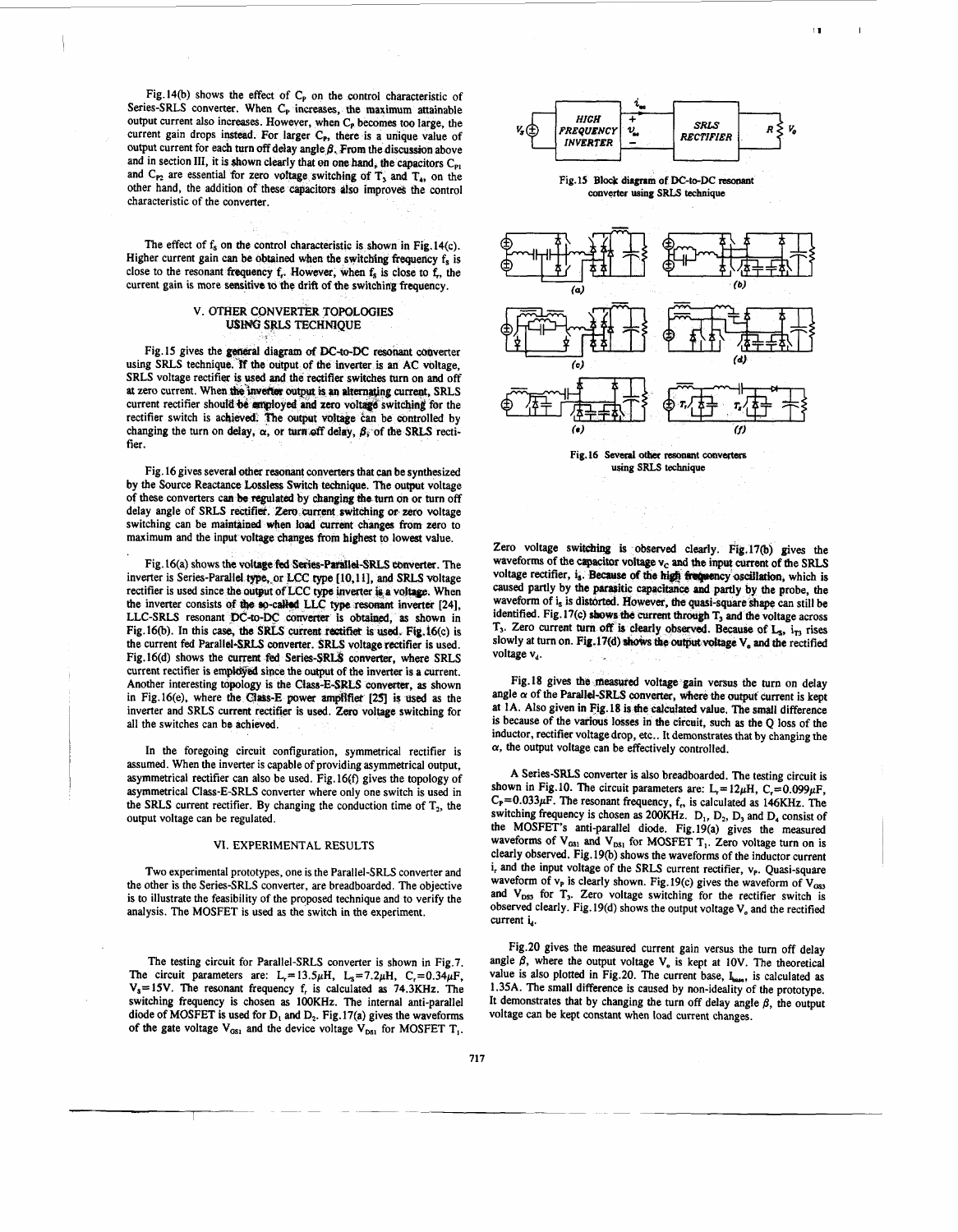

Fig. 17 Measured waveforms for Parallel-SRLS converter (a) upper trace: V<sub>0S1</sub> 10V/div, lower trace: V<sub>0S1</sub> 10V/div<br>
(b) upper trace:  $v_c$  10V/div, lower trace:  $i_s$  1A/div<br>
(c) upper trace: V<sub>0S3</sub> 5V/div, lower trace:  $v_d$  10V/div<br>
(d) upper trace: V<sub>a</sub> 5V/div, lower trace: lower trace:  $V_{GS1}$  10V/div<br>lower trace:  $i_s$  1A/div



Fig.18 Measured voltage gain versus  $\alpha$  at  $I_0 = 1(A)$ 

 $\overline{a}$ 



Fig. 19 Measured waveforms for Series-SRLS converter<br>a) upper trace:  $V_{OS1}$ :  $10V/div$  lower trace  $V_{DS1}$   $10V/div$ <br>b) upper trace:  $v_p$ :  $10V/div$  lower trace  $V_{DS1}$   $2A/div$ <br>c) upper trace:  $V_{OS1}$ :  $10V/div$  lower trace  $V_{DS1$ (a) upper trace:  $V_{GS1}$ : 10V/div lower trace  $V_{DS1}$  10V/div (b) upper trace:  $v_p$ : 10V/div lower trace  $v_c$ : 2A/div (c) upper trace:  $V_{GSS}$ : 10V/div lower trace V<sub>DS3</sub> 5V/div (d) upper trace:  $V_o$ :  $10V/div$  lower trace:  $I_a$ :  $2.5A/div$ <br>Horizontal:  $1\mu S/div$ 



Fig.20 Measured current gain versus  $\beta$  at  $V_0 = 10(V)$ 

 $\overline{a}$ 

 $\ddotsc$